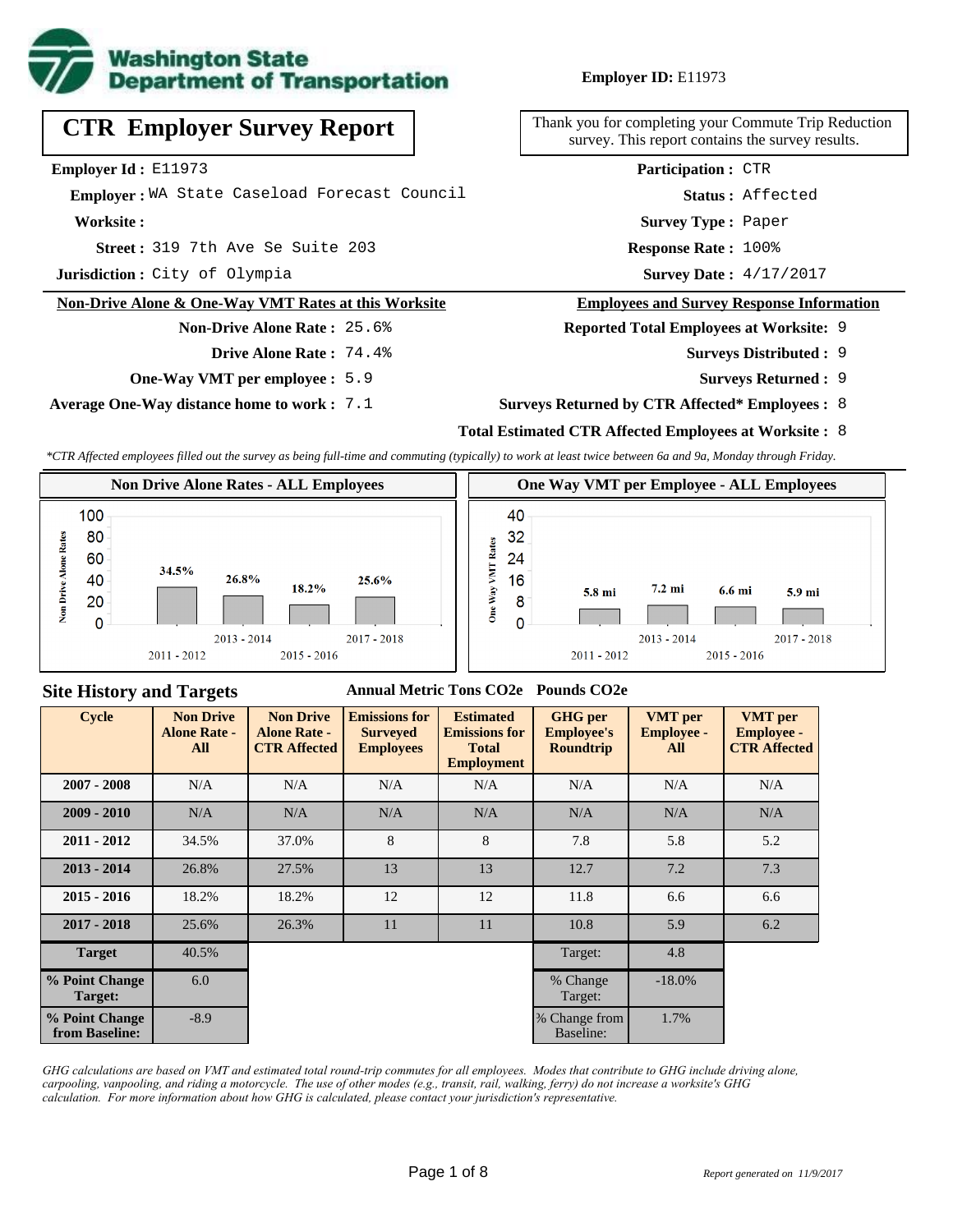# **Washington State<br>Department of Transportation**

#### **Commute Trips By Mode - All Employees**

**Q.4: Last week, what type of transportation did you use each day to commute TO your usual work location? (Mode used for the longest distance.)**



*\* Motorcycle-1 is now included in Drive Alone and Motorcycle-2 is included in Carpool. Information about these trips is still available by request.*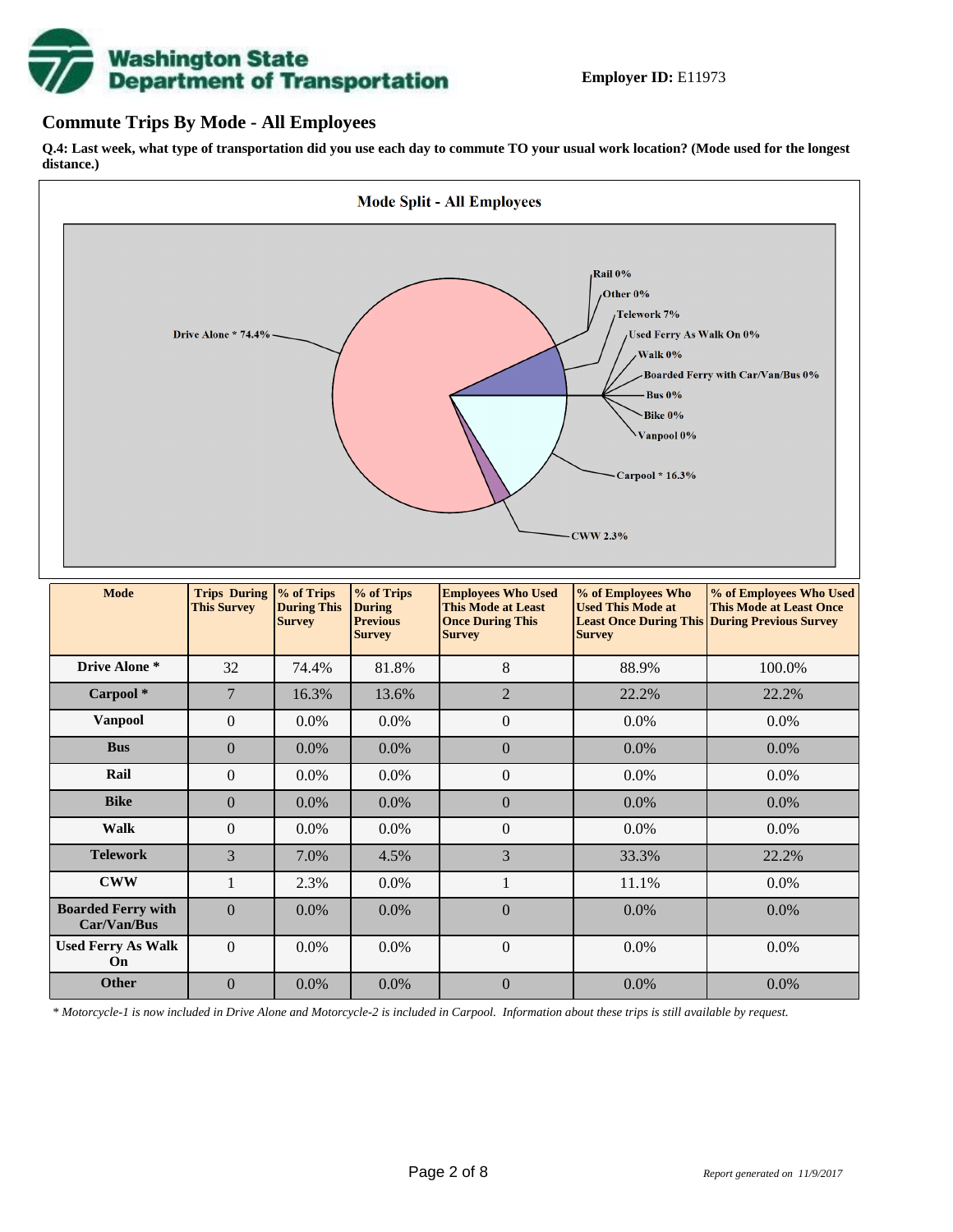

#### **Commute Trips By Mode - Affected Employees**

**Q.4: Last week, what type of transportation did you use each day to commute TO your usual work location? (Mode used for the longest distance.)**



*\* Motorcycle-1 is now included in Drive Alone and Motorcycle-2 is included in Carpool. Information about these trips is still available by request.*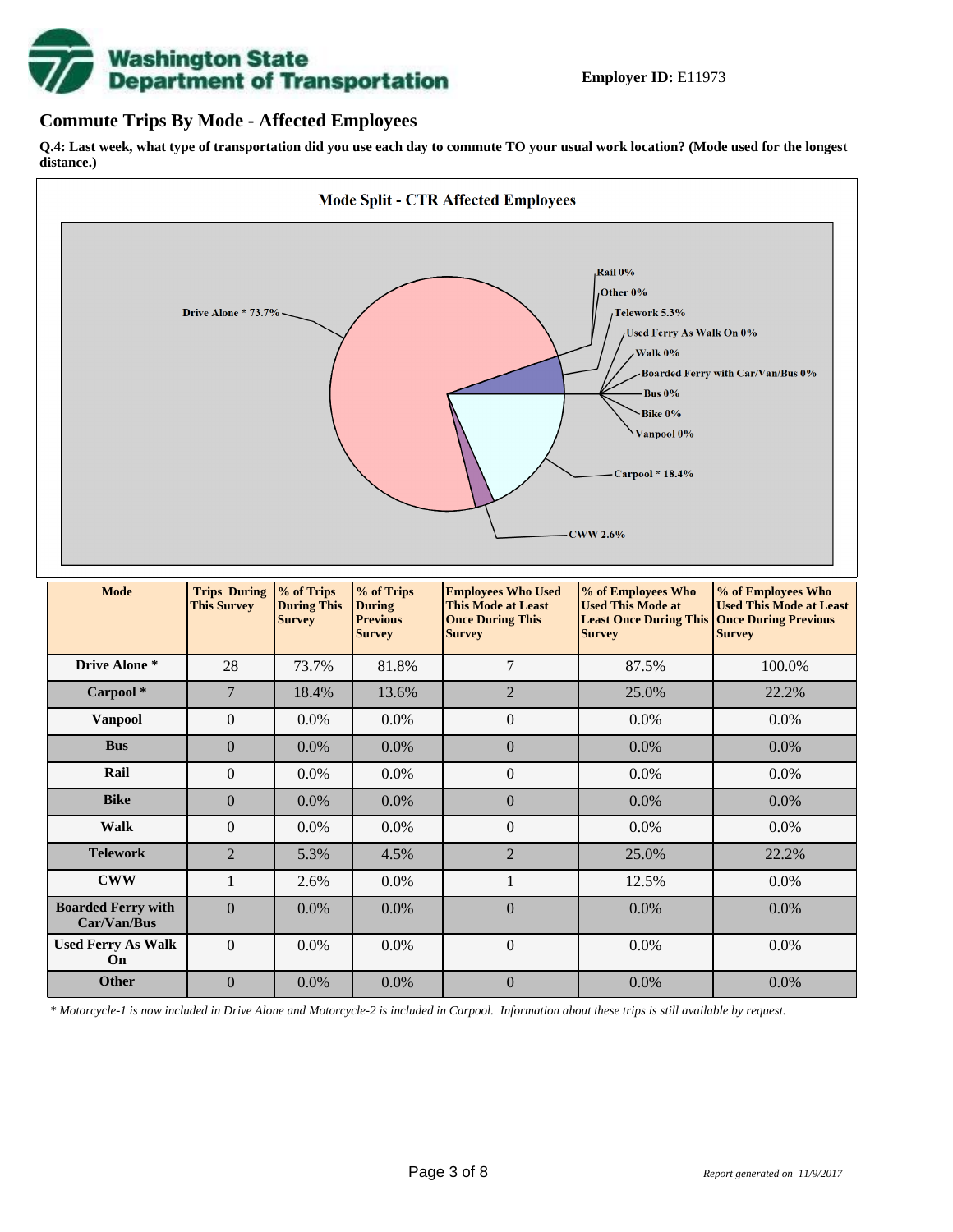

## **Alternative Modes - Number of Employees Who Used a Non-Drive Alone Mode:**

| <b>Non-Drive Alone</b><br><b>Number Of Days</b> | Exactly this $#$ of<br><b>Employees</b> | <b>Exactly this % of</b><br><b>Employees</b> | At least # of<br><b>Employees</b> | At least % of<br>employees |  |
|-------------------------------------------------|-----------------------------------------|----------------------------------------------|-----------------------------------|----------------------------|--|
| 0 Day                                           | 4                                       | 44%                                          | 9                                 | 100%                       |  |
| 1 Days                                          | 3                                       | 33%                                          | 5                                 | 56%                        |  |
| 2 Days                                          | $\mathbf{0}$                            | 0%                                           | $\overline{2}$                    | 22%                        |  |
| 3 Days                                          |                                         | 11%                                          | $\mathfrak{D}$                    | 22%                        |  |
| 4 Days                                          | $\theta$                                | 0%                                           |                                   | 11%                        |  |
| 5 Days                                          |                                         | 11%                                          |                                   | 11%                        |  |
| <b>6 or More Days</b>                           | 0                                       | 0%                                           | $\theta$                          | 0%                         |  |

#### **Count by Occupancy of Carpools and Vanpools**

**Q.5 If you used a carpool or vanpool as part of your commute, how many people (age 16 or older) are usually in the vehicle?**

| <b>Ridesharing Occupancy</b> | <b>Mode</b> | <b>Response Count</b> |
|------------------------------|-------------|-----------------------|
| $2*$                         | Carpool     | 7                     |
| 3                            | Carpool     | $\boldsymbol{0}$      |
| 4                            | Carpool     | $\boldsymbol{0}$      |
| 5                            | Carpool     | $\boldsymbol{0}$      |
| >5                           | Carpool     | $\overline{0}$        |
| $<$ 5                        | Vanpool     | $\overline{0}$        |
| 5                            | Vanpool     | $\overline{0}$        |
| 6                            | Vanpool     | $\boldsymbol{0}$      |
| 7                            | Vanpool     | $\overline{0}$        |
| 8                            | Vanpool     | $\boldsymbol{0}$      |
| 9                            | Vanpool     | $\overline{0}$        |
| 10                           | Vanpool     | $\overline{0}$        |
| 11                           | Vanpool     | $\boldsymbol{0}$      |
| 12                           | Vanpool     | $\boldsymbol{0}$      |
| 13                           | Vanpool     | $\boldsymbol{0}$      |
| 14                           | Vanpool     | $\overline{0}$        |
| >14                          | Vanpool     | $\boldsymbol{0}$      |

\* Motorcycle-2 counted with Carpool-2 for this table.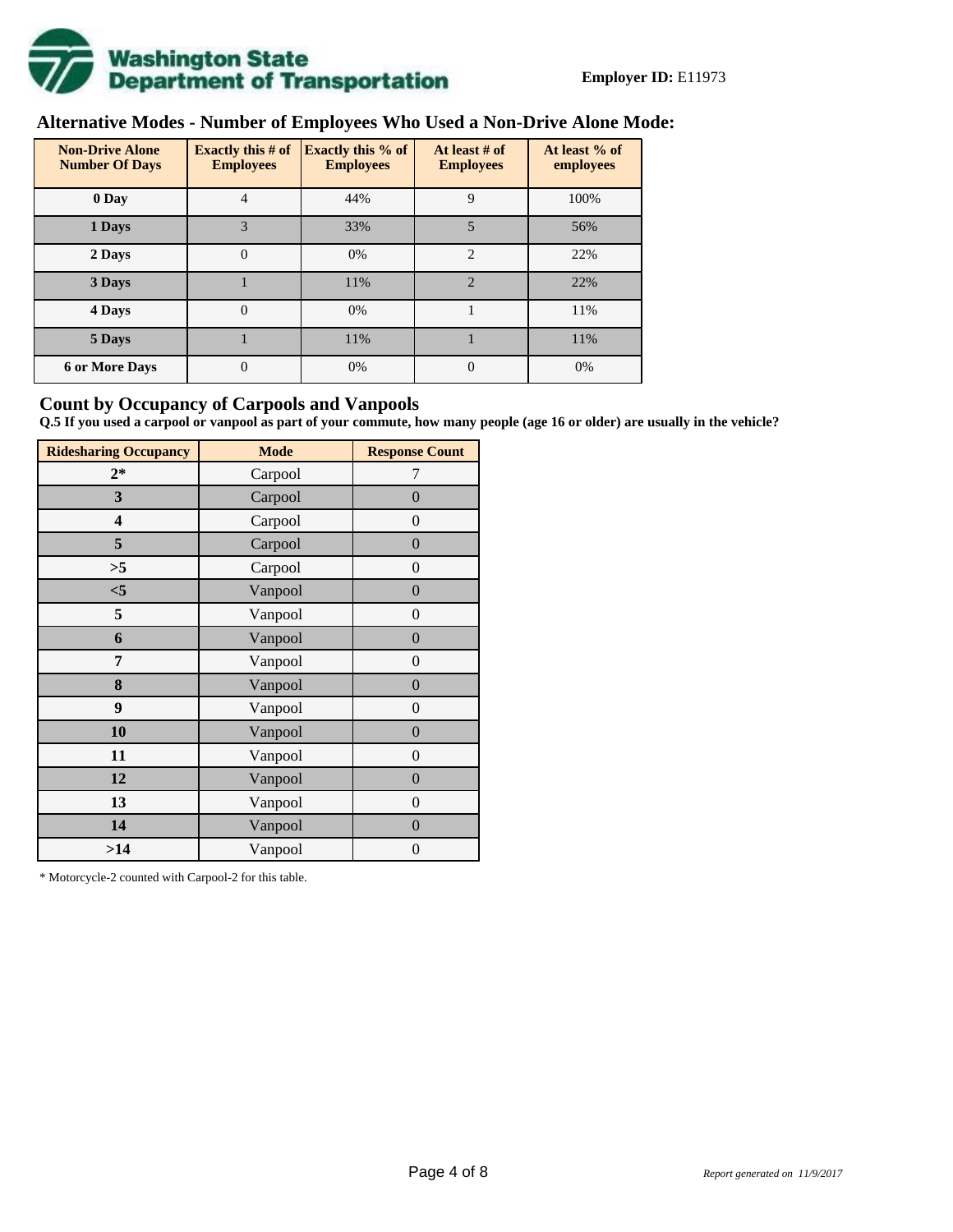

## **Reported Work Schedule - All Employees**

**Q.8 Which of the following best describes your work schedule?**

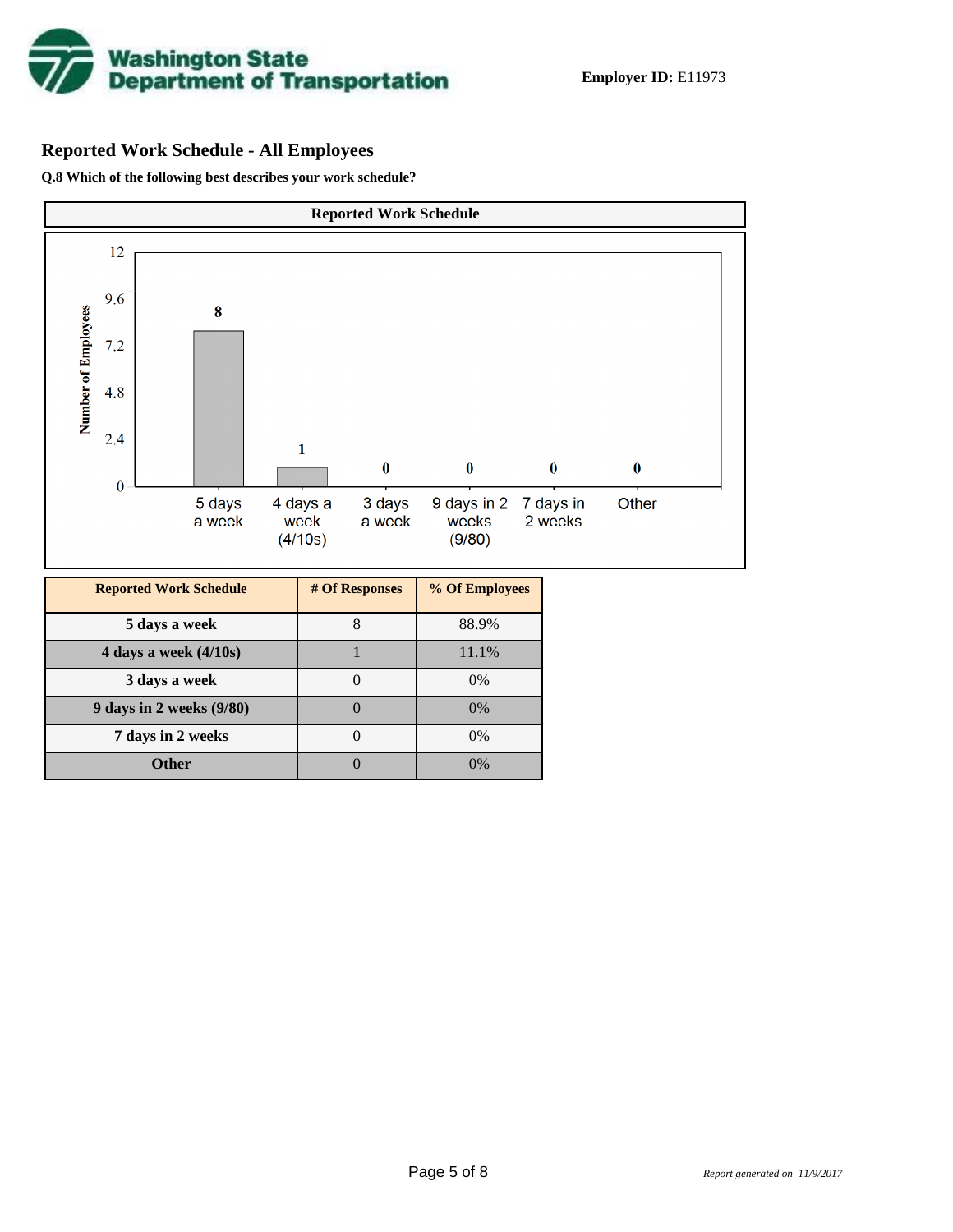

### **Parking and Telework**

**Q.9: On the most recent day that you drove alone to work, did you pay to park? (Mark "yes" if you paid that day, if you prepaid, if you are billed later, or if the cost of parking is deducted from your paycheck.)**



**Q.10: How many days do you typically telework?**

| <b>Telework Frequency</b>           | # of Responses | % of Responses |
|-------------------------------------|----------------|----------------|
| No Answer/Blank                     |                | $0.0\%$        |
| I don't telework                    |                | 44.4%          |
| Occasionally, on an as-needed basis |                | 11.1%          |
| 1-2 days/month                      |                | $0.0\%$        |
| 1 day/week                          |                | 44.4%          |
| 2 days/week                         |                | $0.0\%$        |
| 3 days/week                         |                | $0.0\%$        |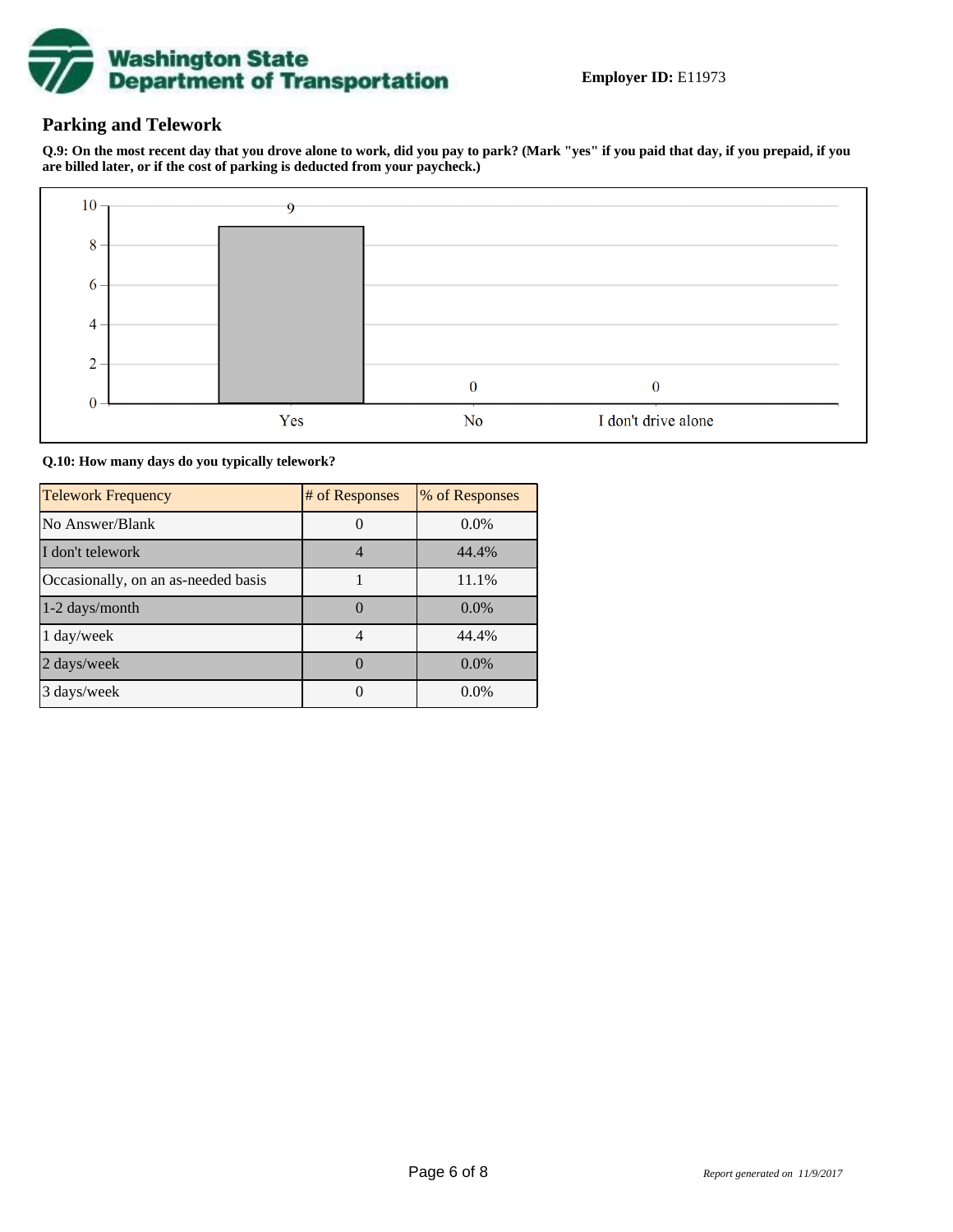

## **Reasons for driving alone to work/not driving alone to work**

**Q11. When you do not drive alone to work, what are the three most important reasons?**

| <b>Question Text</b>                                           | # of Responses | % of Responses |
|----------------------------------------------------------------|----------------|----------------|
| To save money                                                  | 3              | 30.0%          |
| I have the option of teleworking                               | 3              | 30.0%          |
| Environmental and community benefits                           | $\overline{2}$ | 20.0%          |
| Personal health or well-being                                  |                | 10.0%          |
| Other                                                          | $\mathbf{1}$   | 10.0%          |
| Financial incentives for carpooling, bicycling or walking.     | $\Omega$       | $0.0\%$        |
| Free or subsidized bus, train, vanpool pass or fare benefit    | $\Omega$       | $0.0\%$        |
| Cost of parking or lack of parking                             | $\Omega$       | $0.0\%$        |
| To save time using the HOV lane                                | $\theta$       | 0.0%           |
| Driving myself is not an option                                | $\Omega$       | $0.0\%$        |
| Emergency ride home is provided                                | $\theta$       | 0.0%           |
| I receive a financial incentive for giving up my parking space | $\Omega$       | $0.0\%$        |
| Preferred/reserved carpool/vanpool parking is provided         | $\Omega$       | $0.0\%$        |

#### **Q12. When you drive alone to work, what are the three most important reasons?**

| <b>Question Text</b>                                      | # of Responses | % of Responses |  |  |
|-----------------------------------------------------------|----------------|----------------|--|--|
| Family care or similar obligations                        | 7              | 33.3%          |  |  |
| I like the convenience of having my car                   | 6              | 28.6%          |  |  |
| Riding the bus or train is inconvenient or takes too long | 5              | 23.8%          |  |  |
| My commute distance is too short                          | $\mathfrak{D}$ | 9.5%           |  |  |
| Bicycling or walking isn't safe                           |                | 4.8%           |  |  |
| I need more information on alternative modes              | $\Omega$       | $0.0\%$        |  |  |
| My job requires me to use my car for work                 | $\Omega$       | $0.0\%$        |  |  |
| There isn't any secure or covered bicycle parking         | $\Omega$       | $0.0\%$        |  |  |
| Other                                                     | $\theta$       | $0.0\%$        |  |  |